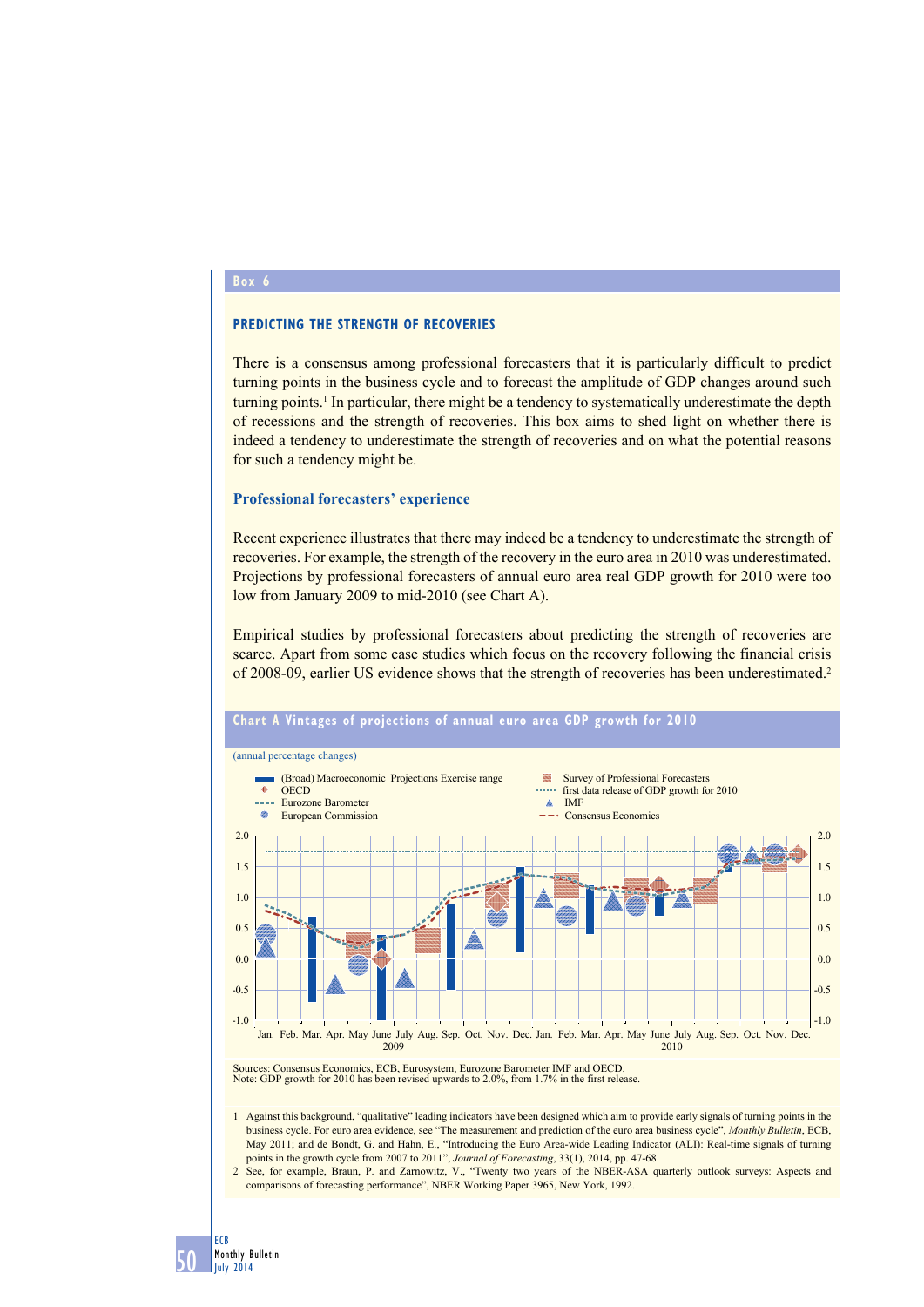#### Output, demand and the labour market

# Forecast errors of professional forecasters for real GDP growth<sup>1)</sup>

| (percentage points)                                             |                                         |                                               |                                        |                                                   |                                          |
|-----------------------------------------------------------------|-----------------------------------------|-----------------------------------------------|----------------------------------------|---------------------------------------------------|------------------------------------------|
| Business cycle phase <sup>2)</sup>                              |                                         |                                               |                                        |                                                   |                                          |
|                                                                 | <b>Overall</b>                          | <b>Expansion</b>                              | <b>Recession</b>                       | <b>First year</b><br>of recovery                  | <b>Second year</b><br>of recovery        |
| Forecast error for current year<br>Forecast error for next year | $0.1$ [-0.1 - 0.2]<br>$1.0$ [0.6 - 1.5] | $-0.2$ [ $-0.4 - 0.1$ ]<br>$0.0$ [-0.2 - 0.3] | $1.2$ [0.8 - 1.6]<br>$4.7$ [3.5 - 5.8] | $-0.6$ [ $-1.0$ $-0.2$ ]<br>$-1.1$ $[-1.7 - 0.6]$ | $0.1$ [-0.4 - 0.5]<br>$0.2$ [-0.4 - 0.8] |

Sources: Consensus Economics and ECB calculations.

Note: The figures in square brackets refer to two standard deviations around the mean of the average forecast error (forecast of GDP<br>growth minus actual GDP growth) with the average error first calculated for each individu

2) Expansions refer to all years except recessions (identified as years with negative GDP growth) and the first year of recoveries.

However, an empirical analysis of aggregated survey data of professional forecasters from Consensus Economics for 25 economies between 1990 and 2013 indicates that this applies to other economies as well. It shows that there is indeed a tendency to underestimate GDP growth for the first year of a recovery, but that there does not seem to be any bias for the second year (see the table). This finding holds for forecasts both for the current year and the next year, with the bias being somewhat more pronounced for forecasts for the following year.

These results suggest that there is potentially a risk that the projections of professional forecasters of GDP growth for 2014 will be too low, given that 2014 should be the first year with positive real GDP growth following the 2012-13 recession.

## **The role of the inventory cycle**

One reason for the apparent tendency to underestimate the strength of recoveries might relate to the inventory cycle. It is common practice among professional forecasters to expect changes in stocks to have a neutral effect and to therefore project their contribution to be equal (or close) to zero in general. The reasons behind this practice may be that the long-run average of the contribution from stocks to GDP growth is usually close to zero, that national accounts data on stocks are sometimes revised considerably and that, in some countries, there is a lack of reliable data for estimating changes in stocks.

However, the literature describes an inventory cycle with a well-defined pattern over the business cycle. This pattern, which is confirmed by US evidence, entails a pronounced negative contribution from stocks in a recession and a positive contribution in a recovery. Changes in stocks are found to be the main driver of strong rebounds in GDP during recoveries.<sup>3</sup> Moreover, looking at data for 16 advanced economies in the period 1970-2013, there is evidence for pronounced changes in stocks around business cycle turning points. In the first year of a recovery the contribution from stocks to GDP growth is about 0.7 percentage point, while the negative contribution to GDP growth in the year before a recovery (which is, by definition, a year with negative GDP growth) is roughly 1 percentage point (see Chart B). While the contributions in the first year of a recovery and in the year before a recovery are highly significant, the contributions in other years are not significantly different from zero. These results are valid

3 See, for example, Sichel, D.E. "Inventories and the three phases of the business cycle", *Journal of Business and Economic Statistics*, 12(3), 1994, pp. 269-277; and Bec, F. and Ben Salem, M., "Inventory investment and the business cycle: the usual suspect", *Studies in Nonlinear Dynamics and Econometrics*, 17(3), 2013, pp. 335-343.

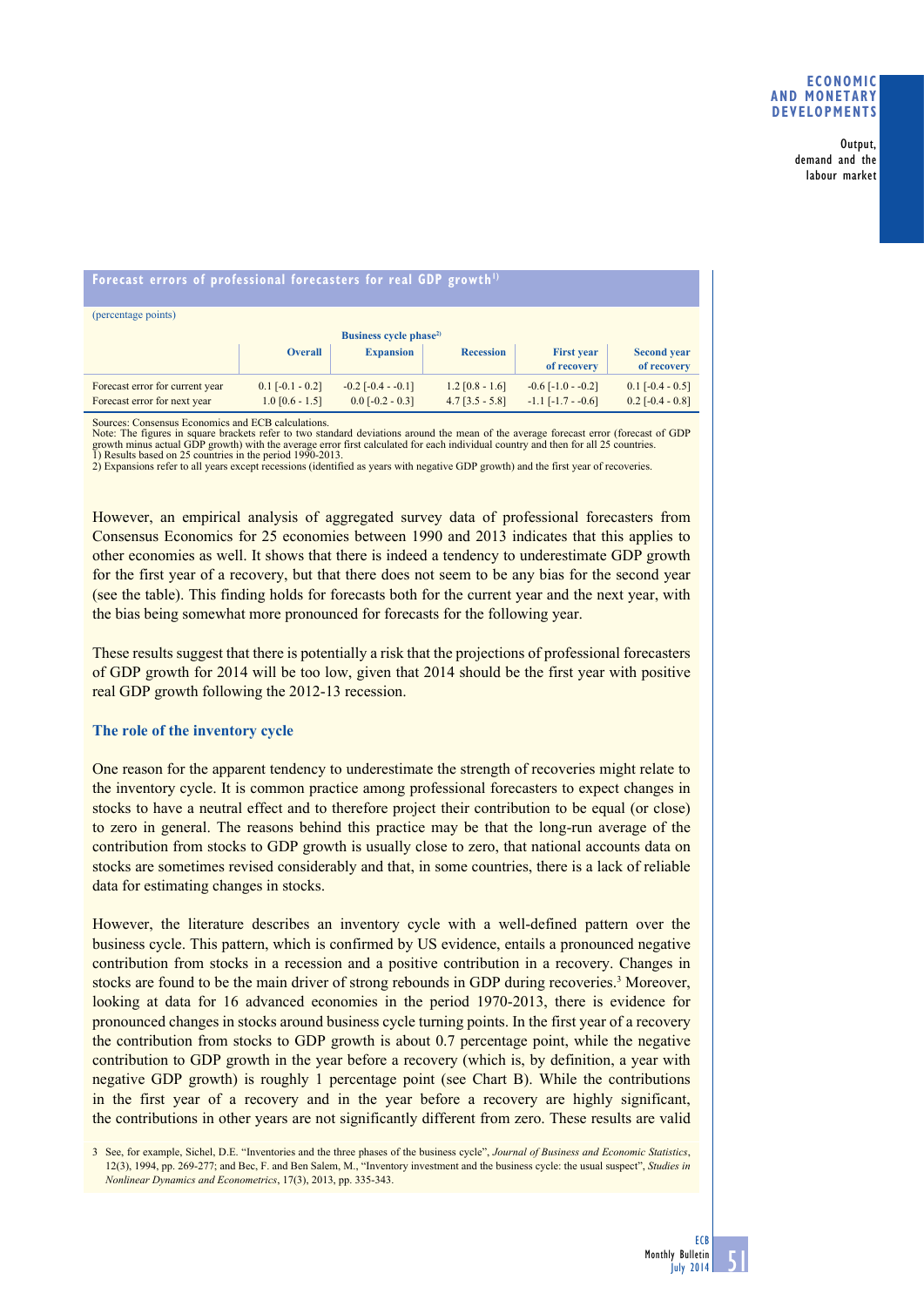

Sources: European Commission and ECB calculations. 1) Based on data for 16 advanced economies for 1970-2013. 2) The green dashed line refers to European Commission forecasts for 2014 and 2015.

both for recoveries following financial crises and for those following "normal" recessions. A regression analysis reveals that there is a strong and significant relationship between the negative contributions before a recovery and the positive contribution in the first year of a recovery. In other words, the more negative the contribution of inventories in the year before a recovery, the more positive the contribution in the first year of the recovery.

The contribution from stocks to GDP growth in the euro area in the recovery that started in 2010 (the first year of the recovery) and in the years before it began was largely in line with the typical inventory cycle. In the current cycle, however, the contribution from stocks to GDP growth is likely to be less strong. Notably, the European Commission forecasts the contribution from changes in inventories for 2014 (the first year of the recovery) and 2015 to be close to zero. While past evidence points to a risk of underestimating the strength of recoveries, stemming from a stronger than expected reversal of changes in stocks, this risk seems to be relatively limited in the current cycle, as the negative contribution from stocks to GDP growth in 2013 (one year before the recovery) was only moderately negative compared with previous cycles (at -1.0 percentage point).

## **Bounce-back effects on GDP**

Recoveries may sometimes be characterised by (non-linear) "bounce-back" effects on GDP, meaning that the weaker GDP growth is during the preceding recession, the stronger it is during the recovery. These bounce-back effects are driven by factors beyond the inventory cycle and may be particularly evident when an economy is hit by temporary shocks that are not expected to dampen the level of GDP permanently. It is hard to draw any conclusions from the available literature on the existence or otherwise of a bounce-back effect on GDP during recoveries. While there is some evidence for its existence, in particular for the United States (before the 2008-09